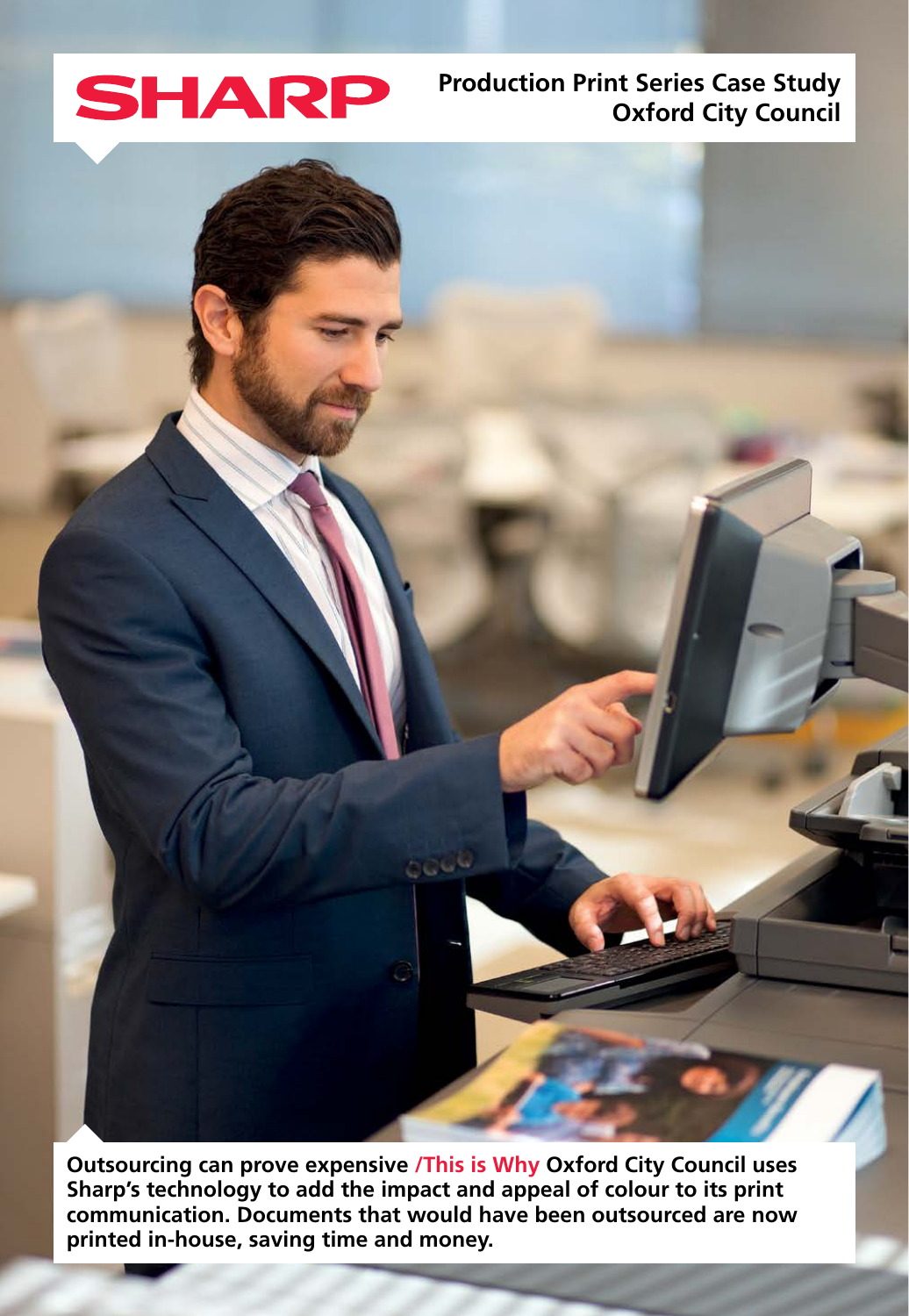### **Oxford City Council**

A university town and popular tourist destination with a growing cities in the UK. Oxford City Council supports its thriving business community, Oxford is one of the fastestresidents, local businesses and visitors with a range of public services, including rubbish collection and recycling, planning and building control, and health and social care.



Print is an essential communication tool for the council. Whilst black-and-white documents, such as council tax statements and service information sheets were printed in-house, colour print was outsourced to an external supplier. With growth in colour document volumes pushing up print costs, the council revisited the decision to outsource colour production.

The council conducted a review of its print strategy. It was apparent that internal customer needs would be better served by bringing colour production in-house. Consolidating print facilities would improve flexibility and reduce lead times. Cost was the only issue. Sharp came to the council's aid, presenting a compelling business case for its new unique colour printing system.

Sharp refreshed the council's print room technology, installing new colour and black-and-white printers. Designed for busy departments and in-house print facilities, the Sharp equipment is versatile, easy to use and cost effective. Using the Sharp devices, Oxford City Council's print room now meets all demand in-house, improving its service turnaround and saving the council money.

## **Sharp's Solution**

Sharp installed an MX-6500N Pro Series printer to meet the council's colour production requirements. The high-performance system produces vibrant output of exceptionally high quality. Equipped with a booklet finisher and printing edge-to-edge onto a variety of media, it enables the council's print room to produce professional collateral with minimal effort.

The system incorporates many advanced handling features usually only found on more expensive high-end production systems. Its triple air-feed paper supply, for example, supports the use of heavyweight SRA3 media and an on-board paper catalogue, which stores up to 1000 media profiles, automates job setup and ensures optimum output quality.

To reduce turnaround times and increase capacity, Sharp also installed an MX-M1204 high-volume black-and-white production printer. The precision-engineered system, which is designed for long and intensive print runs, powers through black-and-white output, printing personalised letters and council tax statements at a speed of 120 pages per minute.

Both machines support a Fiery workflow. To simplify job management and save space, the Fiery Command Workstation is accessed via the 15.4 inch touchscreen operation panel of the colour printer. The Fiery server supports variable data printing and, because it can spool, RIP and print simultaneously, enables the Sharp production systems to run at full engine speed.



Sharp presented a compelling business case for its MX-6500N colour printing system. Bringing colour and black-and-white production in-house would improve services and reduce expenditure. The council now produces everything from personalised benefit statements to colour promotional leaflets in-house. Sharp's future-proofed solution provides scope for growth in print volumes.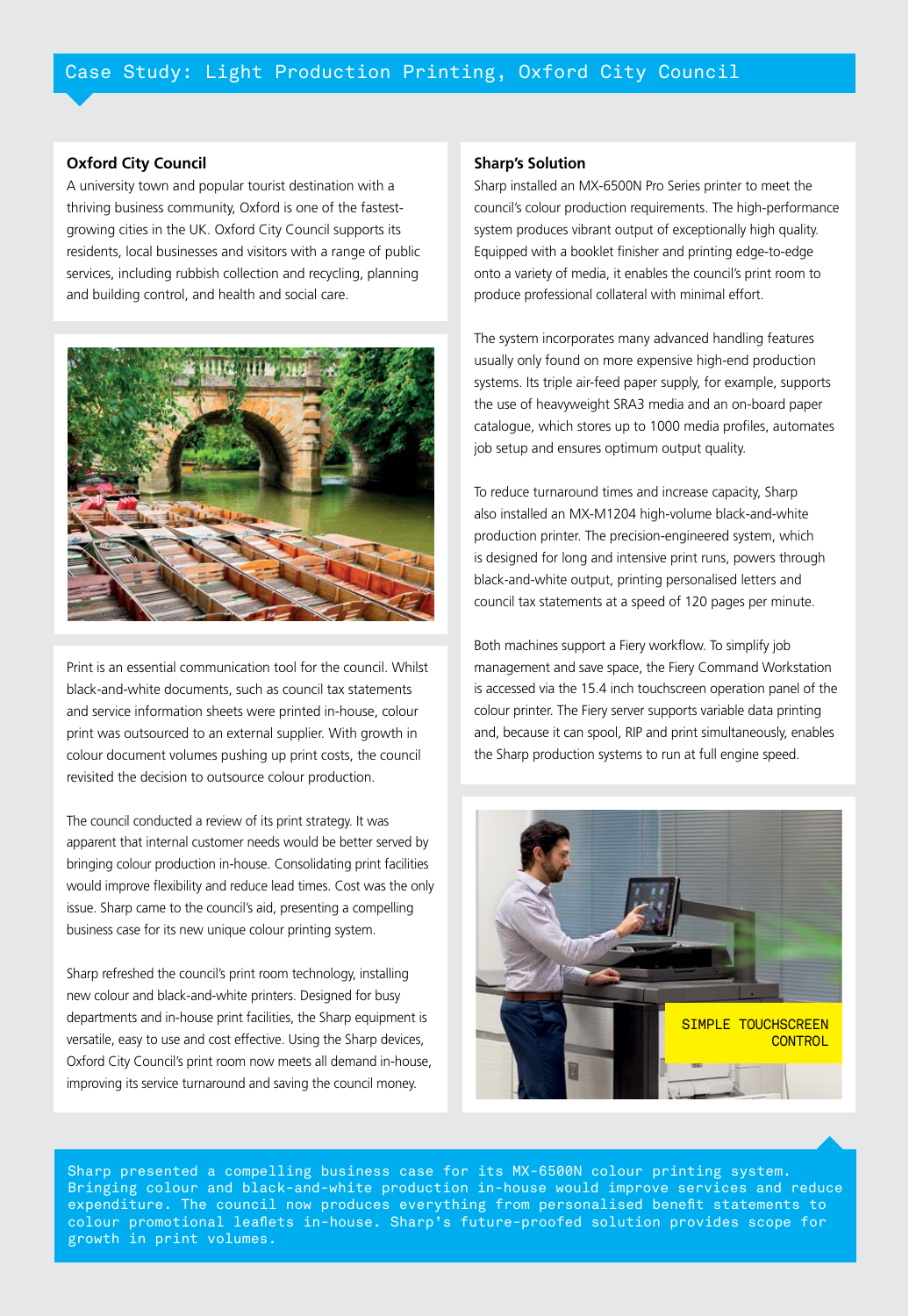"We used to outsource colour print. Now, using the Sharp MX-6500N, we save time and money by printing everything in-house. The quality is excellent and the technology is easy to use."

**Lidia Pocock, Facilities Manager, Oxford City Council** 

#### **Customer Benefits**

With the installation of the new Sharp MX-6500N, Oxford City Council was able to change its print strategy. Colour documents that would have been outsourced to an external supplier are now printed in-house, saving time and money. And, rather than order promotional leaflets and posters in bulk, they are printed on demand, reducing waste.



Using the new facilities to good effect, the council has improved the effectiveness of its print communication. Promotional posters, printed full bleed in high resolution colour have better impact and appeal, and personalised letters, generated using the powerful variable data printing (VDP) capabilities of the Sharp system, gain a better response from recipients.

Oxford City Council's print room operatives take pride in the professional quality of the print collateral they produce using the Sharp technology. Comprehensive operator training was provided by Sharp and, with pre-set media profiles available to simplify setup and powerful workflow tools supporting operation, the Sharp print technology is proving easy to use.

Sharp's versatile and productive solution saves time, enabling the council to meet all print requirements in-house. The daily statement run, for example, used to take three hours to complete but is now ready in an hour, saving ten hours every week. Indeed, the speed, capacity and quality of print room services are such that the council is now able to earn additional revenue by extending its services to external customers.

#### Key facts

|                  | <b>Customer:</b> Oxford City Council               |
|------------------|----------------------------------------------------|
| Services:        | Versatile colour printer with unique capabilities  |
| <b>Benefits:</b> | - Cost efficient production technology             |
|                  | - In-house solution for colour and black-and-white |
|                  | - Expanded range of print room services            |
|                  | - Enhanced quality and effectiveness               |
|                  | - Quick setup and automated handling               |
|                  | - Faster and more responsive turnaround            |

- Capacity to meet future growth in demand
- Significant and sustained cost savings
- Attainable return on investment